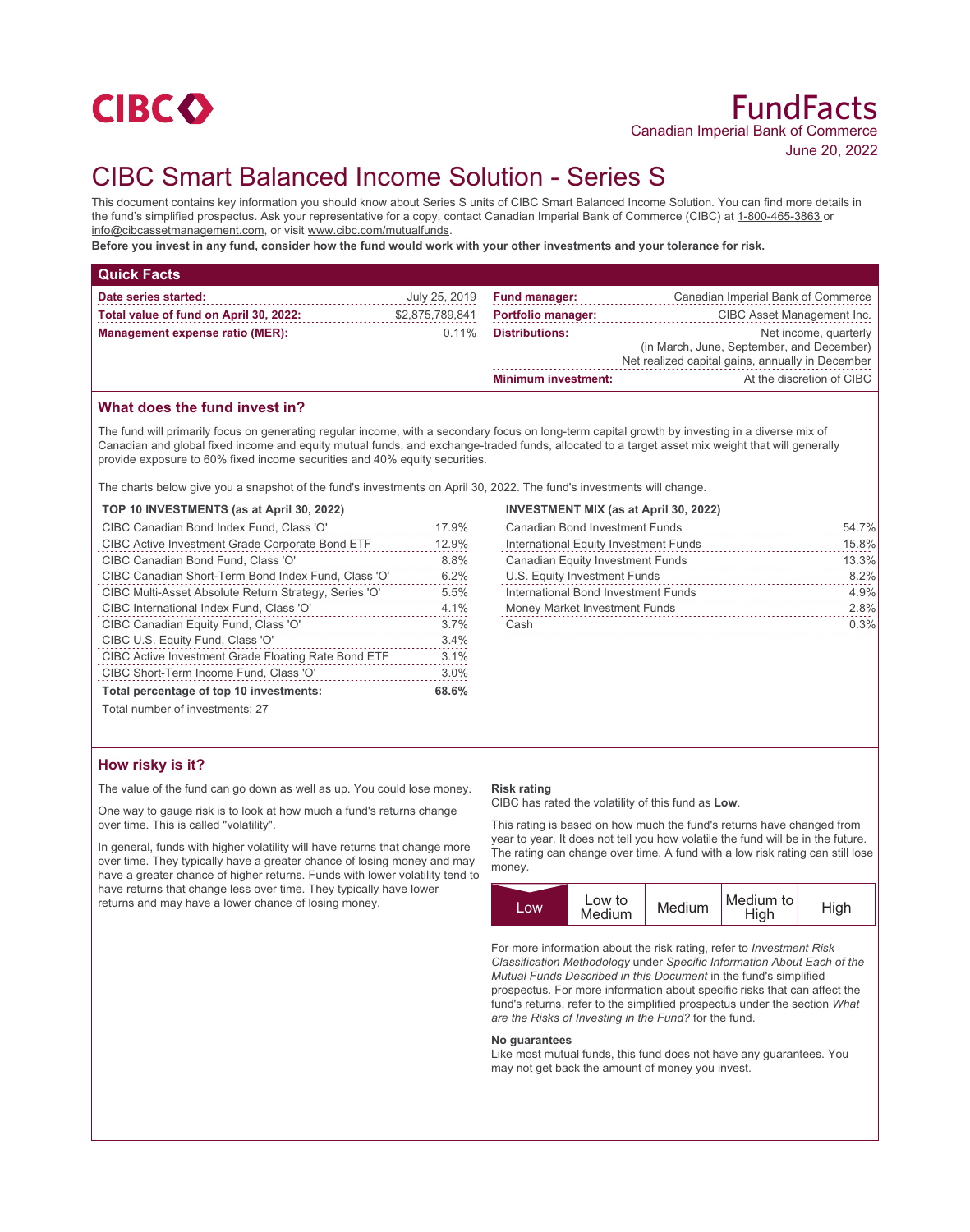## **How has the fund performed?**

This section tells you how Series S units of the fund have performed over the past 2 years. Returns are after expenses have been deducted. These expenses reduce the fund's returns.

#### **YEAR-BY-YEAR RETURNS**

This chart shows how Series S units of the fund performed in each of the past 2 calendar years. Series S units have not dropped in value in either of the 2 years. The range of returns and change from year to year can help you assess how risky the fund has been in the past. It does not tell you how the fund will perform in the future.

| 25%<br>20%<br>15%<br>10% | 9.3  |      |  |  |  |  |
|--------------------------|------|------|--|--|--|--|
| $5\%$<br>$0\%$<br>$-5%$  |      | 4.8  |  |  |  |  |
| $-10%$<br>$-15%$         | 2020 | 2021 |  |  |  |  |

#### **BEST AND WORST 3-MONTH RETURNS**

This table shows the best and worst returns for Series S units of the fund in a 3-month period over the past 2 calendar years. The best and worst 3-month returns could be higher or lower in the future. Consider how much of a loss you could afford to take in a short period of time.

|                    |         | Return 3 months ending | If you invested \$1,000 at the beginning of the period |
|--------------------|---------|------------------------|--------------------------------------------------------|
| <b>Best return</b> | $8.5\%$ | June 30, 2020          | Your investment would rise to \$1,085                  |
| Worst return       | -5.7%   | March 31, 2020         | Your investment would drop to \$943                    |

#### **AVERAGE RETURN**

The annual compounded return of Series S units of the fund since July 25, 2019 was 2.6%. If you had invested \$1,000 in the fund on July 25, 2019, your investment would be worth \$1,073 as at April 30, 2022.

| Who is this fund for?                                                                                                                                              | A word about tax                                                                                                                                                                                                                                                                                     |  |
|--------------------------------------------------------------------------------------------------------------------------------------------------------------------|------------------------------------------------------------------------------------------------------------------------------------------------------------------------------------------------------------------------------------------------------------------------------------------------------|--|
| Investors who:<br>• are seeking a combination of regular income with a secondary focus on<br>long-term capital growth; and<br>• are investing for the medium term. | In general, you will have to pay income tax on any money you make on a<br>fund. How much you pay depends on the tax laws where you live and<br>whether or not you hold the fund in a registered plan such as a<br>Registered Retirement Savings Plan (RRSP) or a Tax-Free Savings<br>Account (TFSA). |  |
|                                                                                                                                                                    | Keep in mind that if you hold your fund in a non-registered plan, fund<br>distributions are included in your taxable income, whether you receive<br>them in cash or have them reinvested.                                                                                                            |  |

## **How much does it cost?**

The following tables show the fees and expenses you could pay to buy, own, and sell Series S units of the fund. The fees and expenses - including any commissions - can vary among series of a fund and among funds. Higher commissions can influence representatives to recommend one investment over another. Ask about other funds and investments that may be suitable for you at a lower cost.

#### **1. SALES CHARGES**

There are no sales charges payable when you buy, switch, or sell Series S units of the fund.